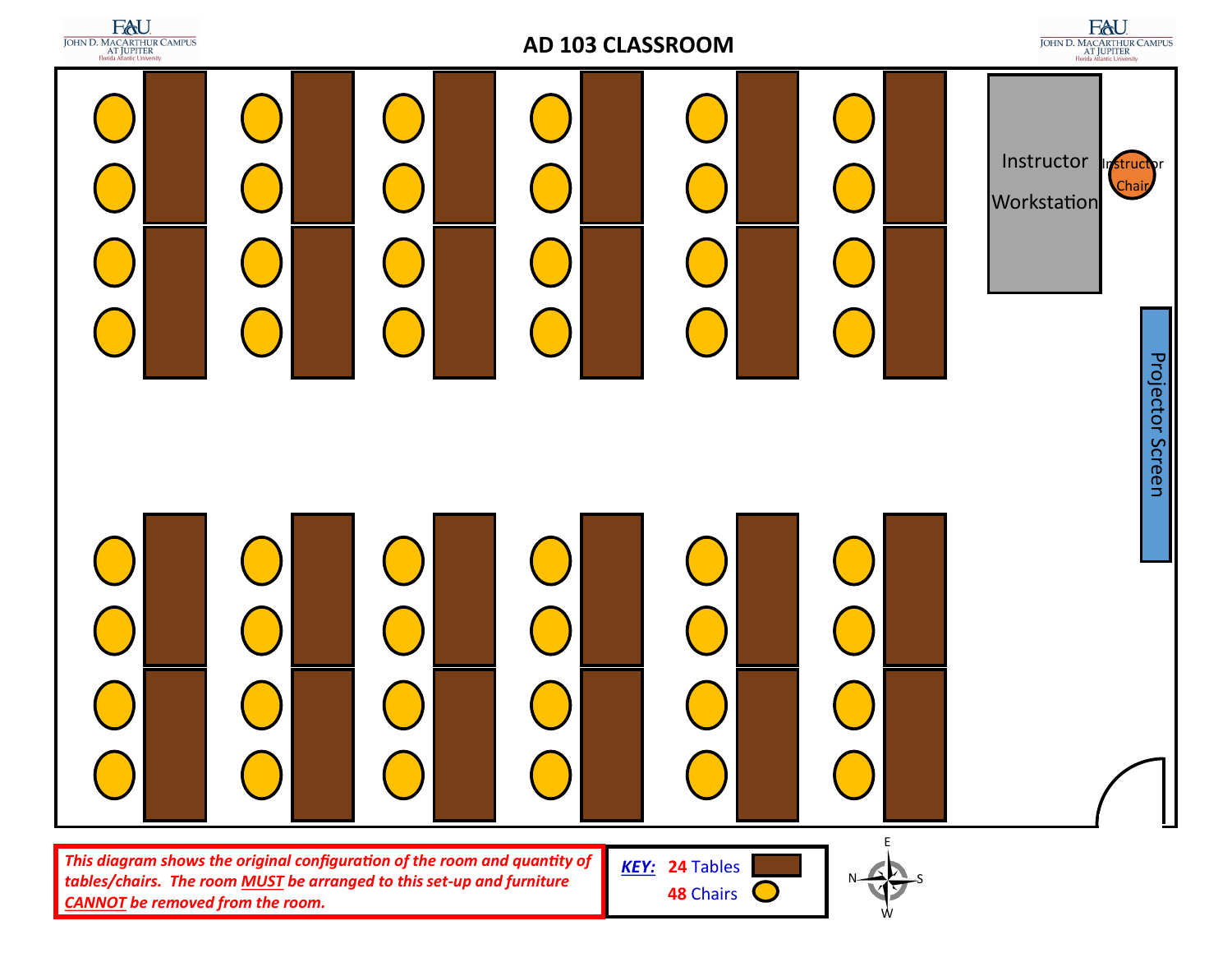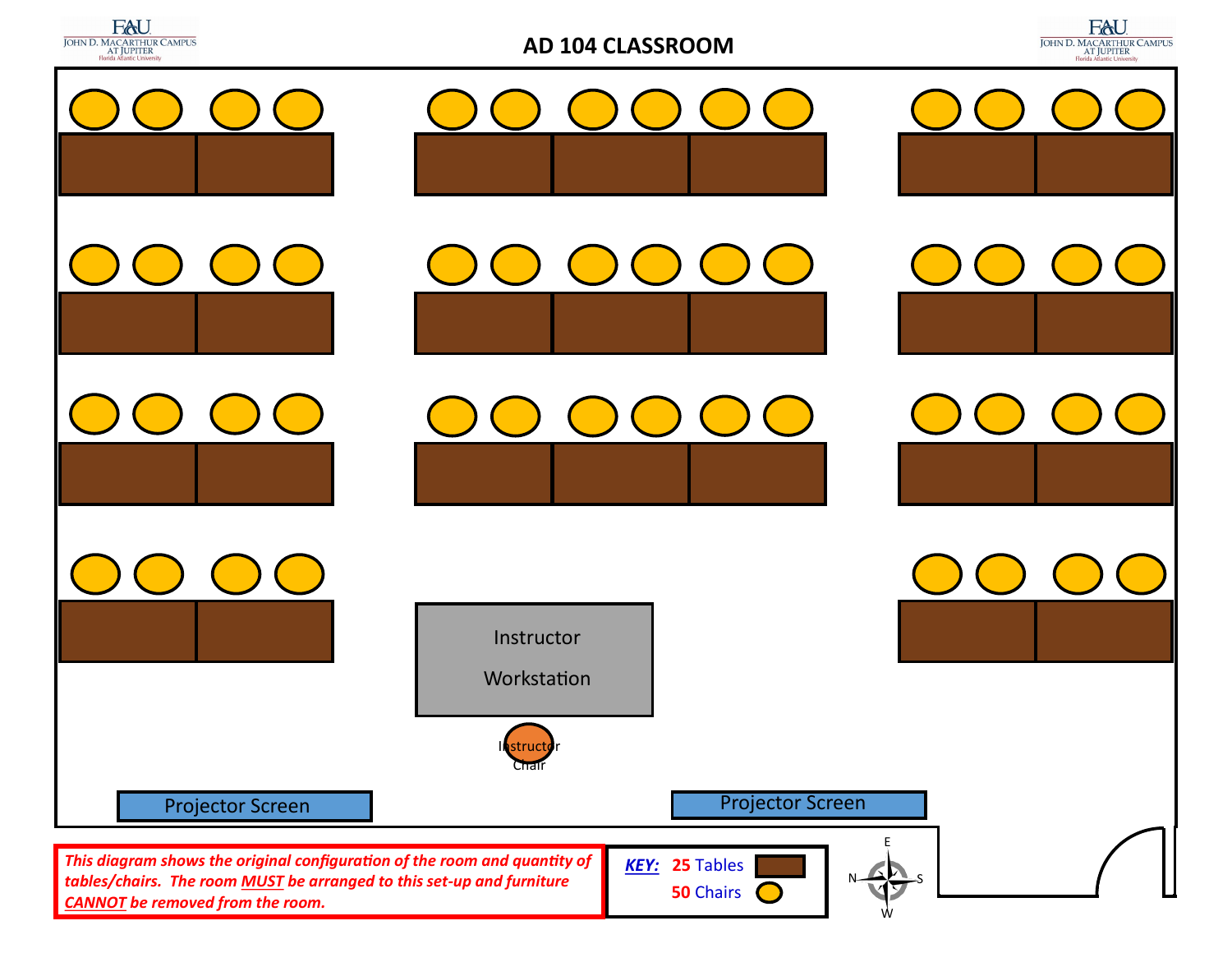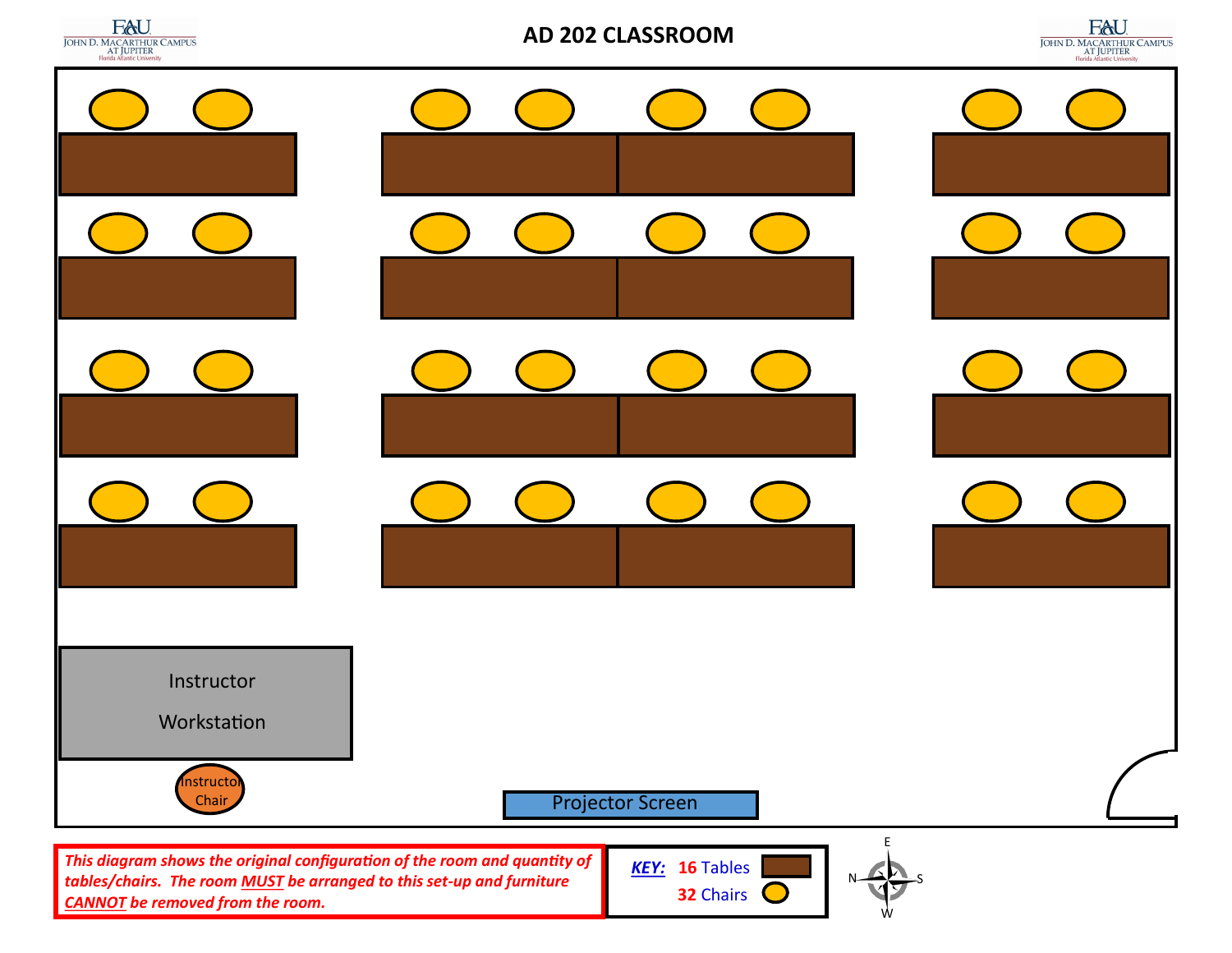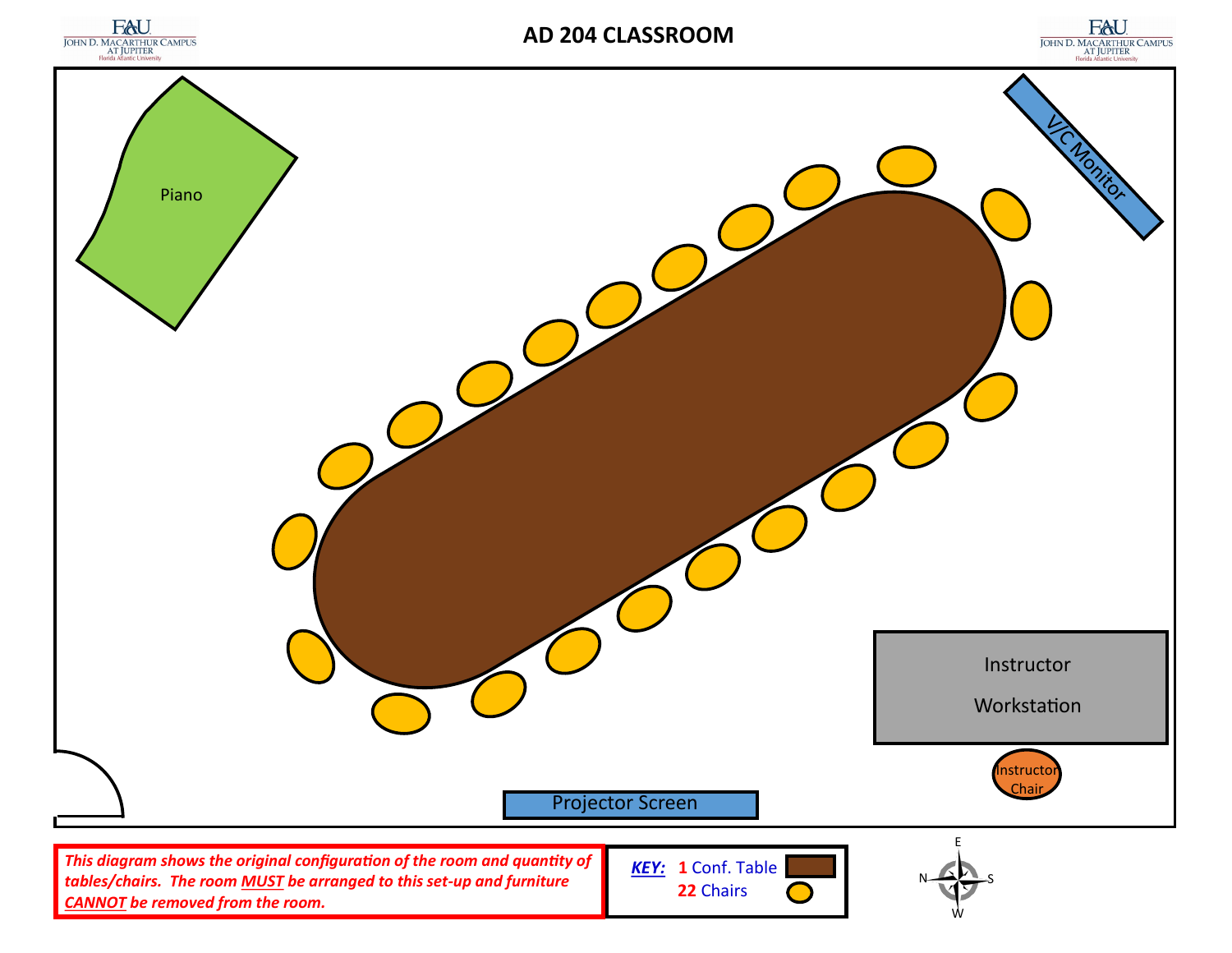|                                                                                                                         |  |                                                             | <b>AD 205 CLASSROOM</b> |                     |                                                                                                   |  |
|-------------------------------------------------------------------------------------------------------------------------|--|-------------------------------------------------------------|-------------------------|---------------------|---------------------------------------------------------------------------------------------------|--|
| <b>FAU</b><br>JOHN D. MACARTHUR CAMPUS<br>AT JUPITER<br>Florida Atlantic University<br><b>This diagram</b><br>shows the |  |                                                             |                         |                     | <b>FAU</b><br><b>JOHN D. MACARTHUR CAMPUS</b><br>AT <b>JUPITER</b><br>Florida Atlantic University |  |
| original<br>configuration<br>of the room<br>and quantity<br>of tables/<br>chairs. The                                   |  |                                                             |                         |                     |                                                                                                   |  |
| room MUST<br>be arranged<br>to this set-up<br>and furniture<br><b>CANNOT</b> be                                         |  |                                                             |                         |                     | Projector Screen                                                                                  |  |
| removed from<br>the room.                                                                                               |  |                                                             |                         |                     |                                                                                                   |  |
| KEY:<br>35 Flip-Top<br><b>Desks</b>                                                                                     |  |                                                             |                         | <b>Worl</b><br>Inst |                                                                                                   |  |
| Ņ                                                                                                                       |  | $\begin{array}{c} \begin{array}{c} \end{array} \end{array}$ |                         | kstation<br>tructor | Instructo<br>Chair                                                                                |  |